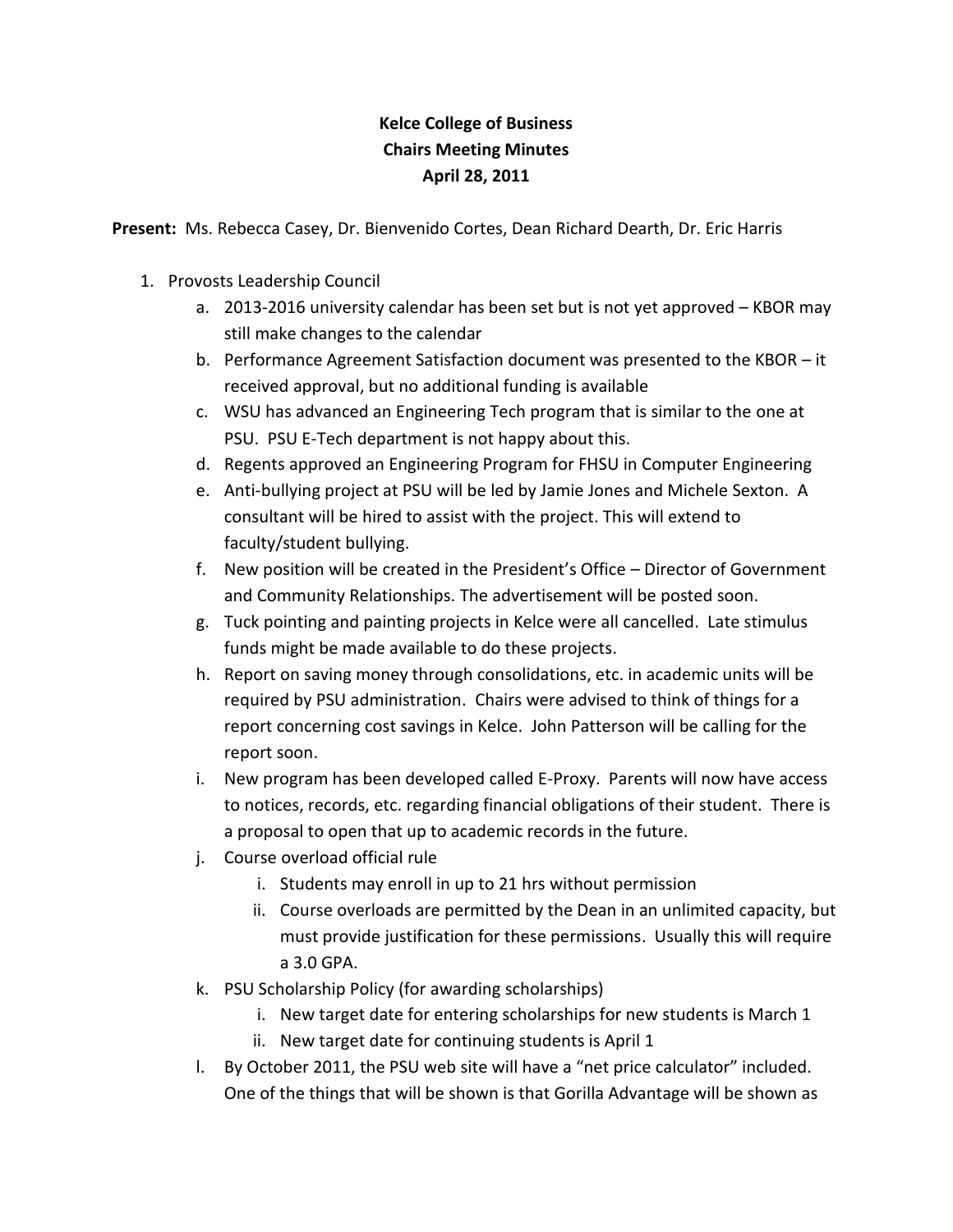complete out-of-state tuition with a scholarship to give them the equivalent of in-state tuition.

- m. Statewide transfer and articulation agreement is being pursued for all Kansas higher education institutions. General education courses are the starting point. Caution should be exercised going forward because of AACSB accreditation. Some community colleges want the ability to transfer upper division major courses from a two year college to Kansas four year colleges. This could cause some concern with AACSB.
- n. MSEP draft is in the process of being drawn up. The dean has advised the Provost that the COB at PSU does not wish to participate. If Chairs wish a different result the Dean should be notified at once.
- o. IDL room in Hughes will be remodeled during SU 2011. Hughes will be closed all summer for remodeling, window replacement, etc. An IDL room in KTC will also be added this summer.
- p. Equipment requests for spending year end stimulus funds were submitted to the Provost. The list contains mostly computers for faculty.
- q. Gen Ed equivalencies and substitutions Chairs will evaluate equivalencies as usual and the Deans will grant all course substitutions for their majors without limitations.
- r. May 10 Ms. Casey will attend PLC for Dean Dearth while he is in Minneapolis
- s. Dean Dearth has been asked to stay at PSU until July 15. Dr. Grimes will take over on July 18. If this happens, there will be no interim period. If this cannot be worked out, Dean Dearth's last day will be June 10 and Dr. Olson will assume the role of Dean until Dr. Grimes comes on board.
- 2. Dr. Grimes
	- a. Dean Dearth met with Dr. Grimes on Monday when he was visiting campus
	- b. Dr. Grimes will rely heavily on the Chairs for assistance on institutional knowledge, etc.
	- c. Chairs will be involved in future meetings with Dr. Grimes.
- 3. Kelce Board of Advisors Meeting Agenda (May 2)
	- a. Dean Dearth (meet & greet) 9:00-9:30
	- b. SIFE presentation  $-9:30-10:00$
	- c. Jungle Journeys Development 10:00-10:30
	- d. MBAA/Student Organization 10:30-11:00
	- e. ACIS update on merger 11:00-11:30
	- f. Lunch 11:30-12:30
- 4. Department issues
	- a. MGMKT